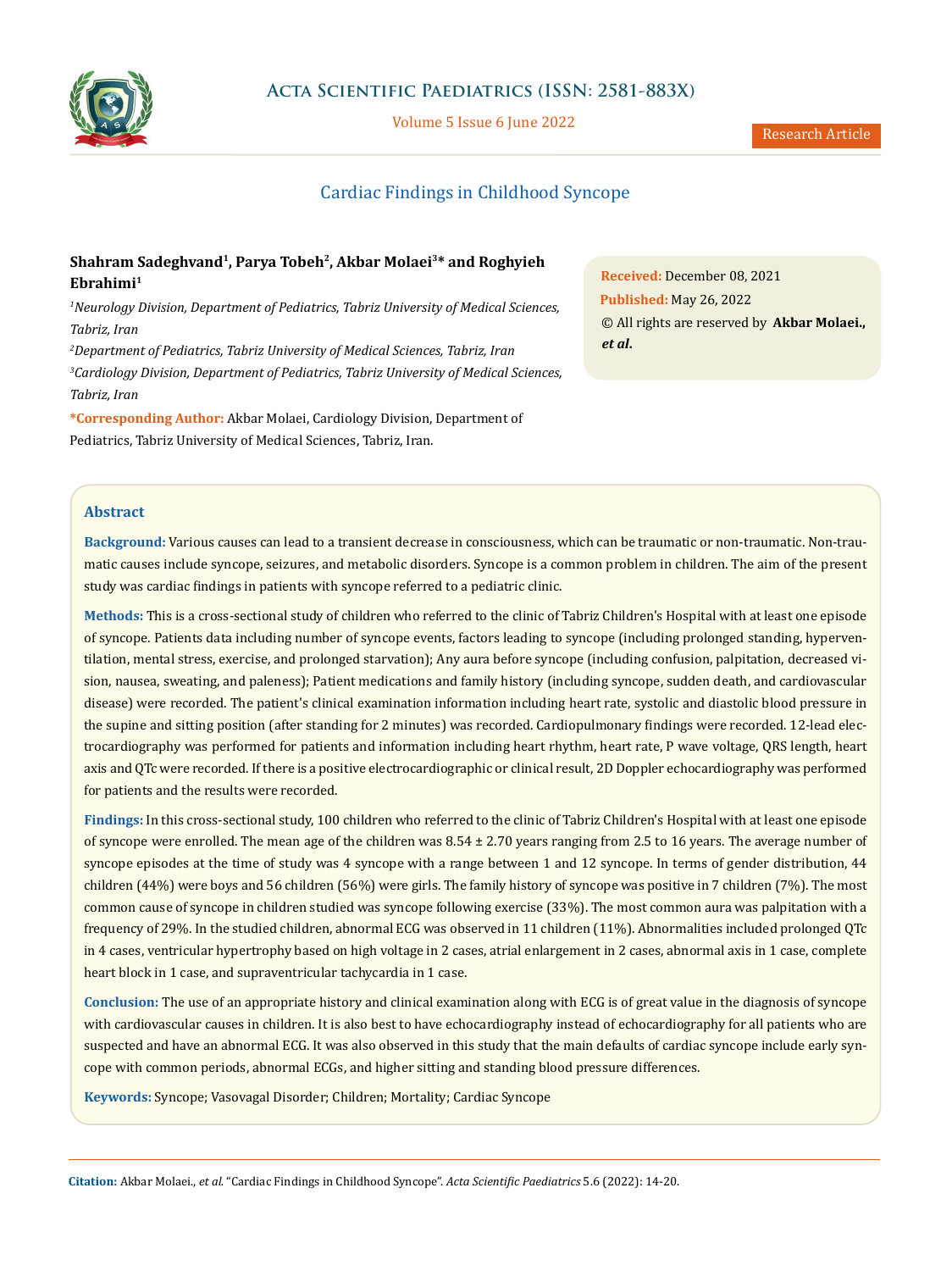### **Introduction**

Various causes can lead to a transient decrease in consciousness, which can be traumatic or non-traumatic. Non-traumatic causes include syncope, seizures, and metabolic disorders. Syncope is a common problem in children and defined as a sudden loss of consciousness and inability to maintain a person's postural tone, which is usually due to dysfunction and a decrease in diffuse, temporary, and sudden cerebral blood flow  $[1,2]$ . This condition usually resolves on its own and does not leave brain sequels. The event usually begins with a series of pre-existing symptoms such as nausea, epigastric pain, lightheadedness, and paleness that lasts from a few seconds to two minutes, which can be the same or different in each attack [3]. The minimum blood flow required for normal brain activity is estimated at about 60 ml per minute for every 100 grams of brain tissue. Syncope occurs following cerebral hypoperfusion in a very short time (about 12 seconds) [4]. Syncope is divided into three main groups: NMS-mediated syncope (NMS), cardiovascular syncope and non-cardiovascular syncope. NMS or vasovagal syncope is the most common cause of syncope in young patients [5]. The mechanism of this type of syncope seems to be related to increased beta-adrenergic sensitivity of baroreceptors in the arteries and mechanoreceptors in the left ventricle after changes in body tone, circulating volume, or direct release of catecholamines from brain centers [6].

The incidence of syncope at all ages has been reported to be about 3% of total life expectancy. Syncope is more common in females and is most common between the ages of 15 and 19 [7]. According to literature, the incidence of syncope under the age of 18 is about 15%. Some studies have also reported a higher prevalence of syncope in adults, most of whom have had at least one seizure before the age of 18  $[8]$ . In the community, the annual number of syncope episodes were between 18.1 and 39.7 per 1000 patients, which has almost the same incidence between the two genders  $[9]$ . The first reported incidence of syncope was 2.2 cases per 1,000 people per year [10]. In general, 3 to 5% of referrals to emergency departments are related to syncope cases, which is associated with 40% of hospitalizations for an average duration of 5.5 days. In addition, morbidity, about 35% of recurrences, 29% of physical injuries and 4.7% of major trauma have been reported in patients [11,12].

One of the main parts in the clinical examination of children with syncope is cardiovascular examination, which is the first step in electrocardiography (ECG). ECG examination should be performed on QT interval and T-wave morphology to diagnose long QT syndrome; Voltage recorded in leads to detect the possibility of ventricular hypertrophy, obstructive cardiac lesions or cardiomyopathies; Existence of WPW; Bradycardia or conduction disorders [13,14]. In cases prone to arrhythmias, 24-hour monitoring should be performed to detect VT, supraventricular tachycardia, bradycardia, WPW, and heart blocks [15]. Due to the causes of syncope and its association with some serious cardiovascular disorders in children, evaluation of relevant findings and determination of common and uncommon findings can lead to early diagnosis and especially better management of these patients. Therefore, the aim of the present study was cardiac findings in patients with syncope referred to a pediatric clinic.

#### **Material and Methods**

In this cross-sectional study, according to the sampling, which was a count, the minimum sample size based on the etiology variable of syncope (syncope after physical activity) with a prevalence of 27.6% based on the study of Hegazy., *et al*. [16], using Power software and Sample Size Considering 90% alpha power and 5% error, 100 patients were set as the minimum sample size. Then, children who had referred to the clinic of Tabriz Children's Hospital with at least one case of syncope were examined and the following information was obtained: 1- Syncope-related factors: Patients' information including the number of syncope events, factors leading to syncope (including prolonged standing, hyperventilation, psychological stress, exercise and long-term hunger); Any aura before syncope (including confusion, palpitation, decreased vision, nausea, sweating, and paleness); Patient medications and family history (including syncope, sudden death, and cardiovascular disease) were recorded. 2- Clinical examination of the patient: Clinical examination information of the patient including heart rate, systolic and diastolic blood pressure in the supine and sitting position (after standing for 2 minutes) was recorded. Cardiopulmonary findings were recorded. 3- Electrocardiography: 12-lead electrocardiography was performed for patients and information including heart rate, heart rate, P wave height, QRS length, heart axis and QTc were recorded. 4- Echocardiography: In case of positive electrocardiography or clinical findings, 2D Doppler echocardiography was performed for patients and the results were recorded.

Inclusion criteria were existence of at least one syncope based on the definition of sudden and complete loss of consciousness, consent to participate in the study, absence of other congenital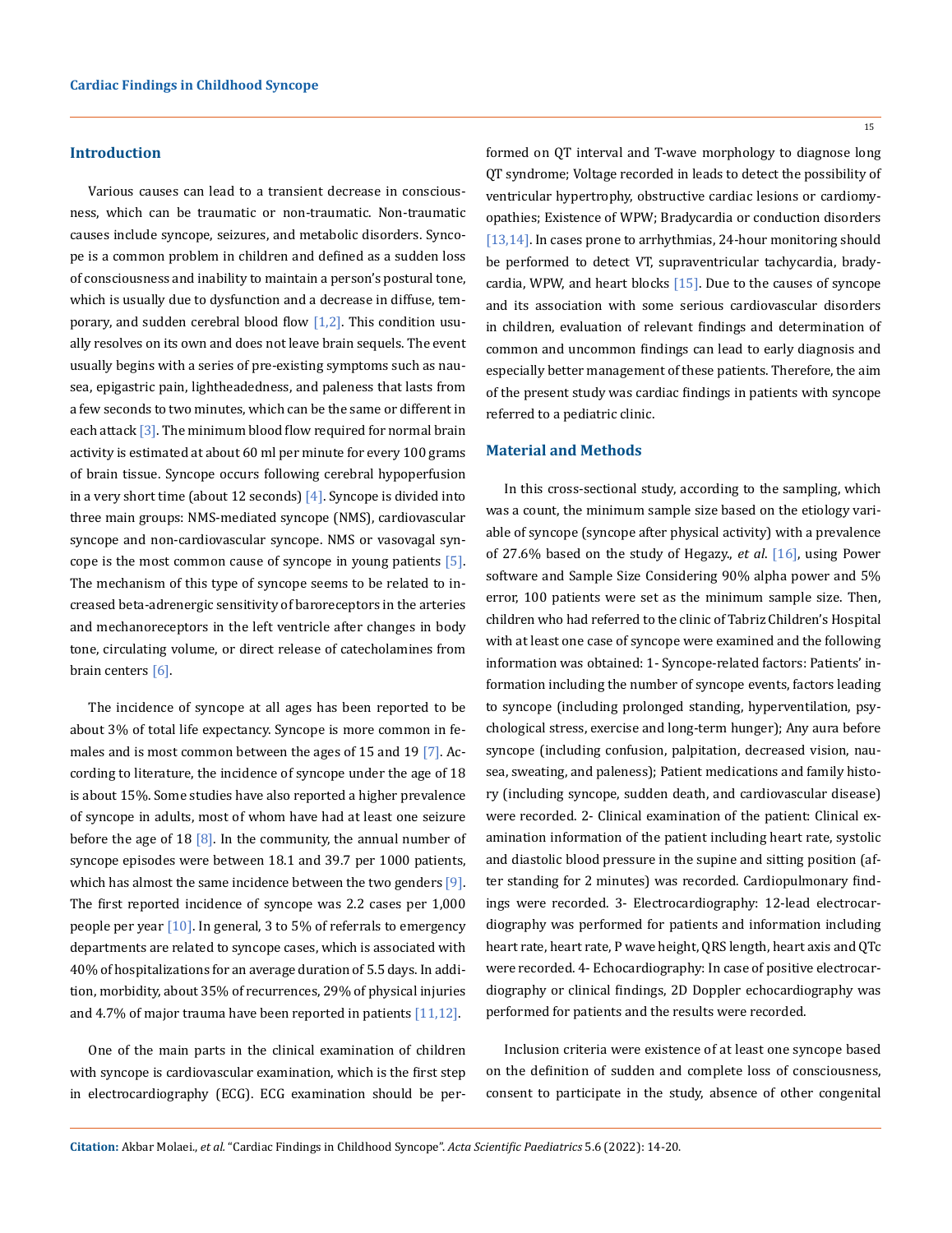heart diseases and absence of seizures. Patients with maternal retardation and metabolic disorders were excluded.

The data obtained in the present study were analyzed by SPSS statistical analysis software version 18. Demographic information was analyzed by descriptive statistical methods and the results were presented as mean ± standard deviation and frequency (percentage) by appropriate graphs and tables. Quantitative variables were compared by Student's t test and qualitative variables were compared by Chi-Square test. A p-value of less than 0.05 was considered significant.

### **Results**

#### **Demographic findings**

In this cross-sectional study, 100 children who referred to the clinic of Tabriz Children's Hospital with at least one case of syncope were studied. The mean age of the children was  $8.54 \pm 2.70$  years ranging from 2.5 to 16 years. The average number of syncope cases at the time of study data collection was 4 syncope with a range between 1 and 12 syncope. In terms of gender distribution, 44 (44%) were boys and 56 (56%) were girls.

#### **Syncope related factors**

In a review of the clinical records of the children studied, 70 children (70%) had experienced syncope for the first time, while 30 children (30%) had at least one history of syncope and were chronically ill. The family history of syncope was positive in 7 children (7%). In addition, none of the children studied had a family history of cardiovascular disease and sudden death. The most common cause of syncope in children studied was exercise-related syncope, which accounted for 33% (33%). The frequency of factors leading to syncope in the studied children is shown in table 1.

| <b>Variable</b> | Frequency (%) |
|-----------------|---------------|
| Exercise        | 33 (33%)      |
| Emotional       | 23 (23%)      |
| Heatstroke      | 18 (18%)      |
| Bathroom        | 17 (17%)      |
| Chest pain      | 7(7%)         |
| Seeing blood    | 2(2%)         |
| Total           | 100 (100%)    |

**Table 1:** Frequency of factors leading to syncope in children studied.

Examination of the early clinical signs of syncope (aura) in the studied children showed that the most common symptom was palpitation, which had a frequency of 29 cases (29%). The frequency of early clinical signs of syncope in children is shown in table 2. Also in 38 patients (38%) no clinical symptoms were reported at the time of syncope.

| <b>Variable</b> | Frequency (%) |  |
|-----------------|---------------|--|
| Heart beating   | 29 (29%)      |  |
| Nausea          | 14 (14%)      |  |
| Severe sweating | 10 (10%)      |  |
| Vertigo         | 9(9%)         |  |
| Without sign    | 38 (38%)      |  |
| Total           | 100 (100%)    |  |

**Table 2:** Frequency of early clinical signs of syncope in children studied.

#### **Physical examination findings**

Clinical examination of patients showed that the average number of patients' previous heart rate was 107.03 ± 17.49 beats/min with a range between 67 and 158. The mean systolic blood pressure of patients at sitting was  $101.3 \pm 12.4$  mmHg with a range between 74 to 144 mm Hg and at standing was  $105.7 \pm 13.4$  mmHg with a range of 77 to 145 mm Hg. The mean diastolic blood pressure of patients in the sitting area is  $66.4 \pm 10.5$  mmHg with a range between 40 to 99 mm Hg and in standing position is  $64.3 \pm 9.4$ mmHg with a range of 44 to 90 mm Hg. 19 patients (19%) had murmur on clinical examination. The frequency with cases of differences between systolic and diastolic blood pressure compared to two standing and sitting positions (10 minutes apart) were shown in table 3.

| <b>Variable</b>         | <b>Frequency</b><br>(%) |  |
|-------------------------|-------------------------|--|
| Systolic BP difference  |                         |  |
| $< 10$ mm $Hg$          | 54 (54%)                |  |
| 10-19.9mmHg             | 35 (35%)                |  |
| 20-30mmHg               | 11 (11%)                |  |
| $>30$ mmHg              |                         |  |
| Diastolic BP difference |                         |  |
| $< 10$ mm $Hg$          | 66 (66%)                |  |
| $10-19.9$ mm $Hg$       | 32 (32%)                |  |
| 20-30mmHg               | 2(2%)                   |  |
| $>30$ mmHg              |                         |  |

**Table 3:** Frequency of differences between systolic and diastolic blood pressure compared to standing and sitting (10 minutes apart).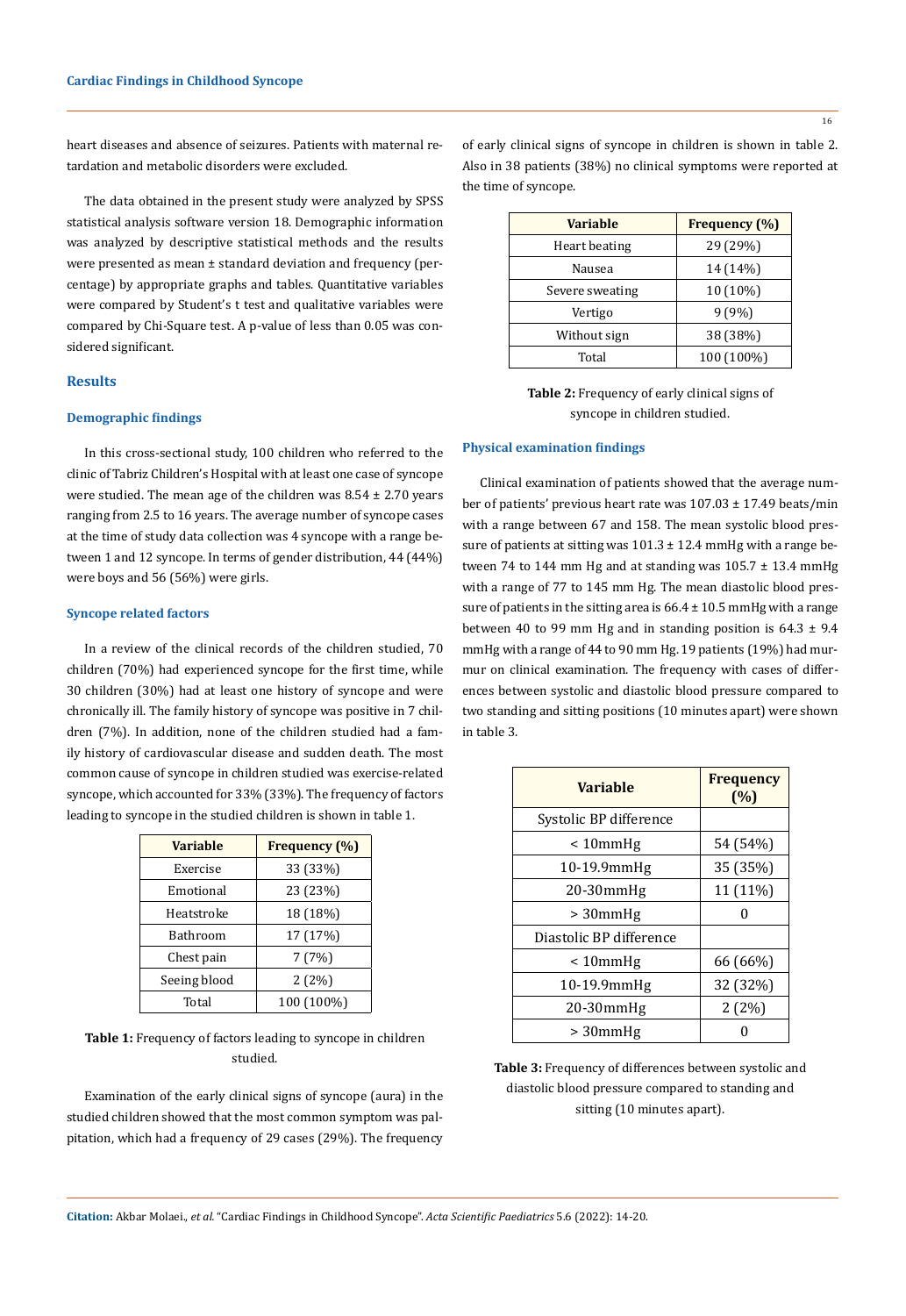### **Electrocardiography findings**

12 lead ECGs were taken from all children studied and the results are shown in table 4. In the studied children, abnormal ECG was observed in 11 children (11%). Abnormalities included prolonged QTc in 4 cases, ventricular hypertrophy based on high voltage in 2 cases, atrial enlargement in 2 cases, abnormal axis in 1 case, complete heart block in 1 case, and supraventricular tachycardia in 1 case.

| <b>Variable</b>          | Mean ± SD       | <b>Minimum</b> | <b>Maximum</b> |
|--------------------------|-----------------|----------------|----------------|
| PR Interval (msec)       | $73.6 \pm 12.4$ | 40             | 120            |
| ORS duration<br>(msec)   | $73.5 \pm 19.4$ | 30             | 140            |
| QTc (sec)                | $0.42 \pm 0.03$ | 0.35           | 0.50           |
| P wave amplitude<br>(mm) | $1.3 \pm 0.4$   |                | 2.5            |

**Table 4:** ECG evaluation results of the studied children.

A comparison of ECG findings (normal or abnormal) with syncope-related factors is shown in table 5.

| <b>Variable</b>      | <b>Abnormal</b><br><b>ECG</b><br>$(n = 11)$ | <b>Normal</b><br><b>ECG</b><br>$(n = 89)$ | p-value |
|----------------------|---------------------------------------------|-------------------------------------------|---------|
| Syncope              |                                             |                                           | 0.001   |
| Acute                | 11 (100%)                                   | 59<br>$(66.3\%)$                          |         |
| Chronic              | $\theta$                                    | 30<br>(33.7%)                             |         |
| Period               |                                             |                                           | 0.003   |
| Common               | 9 (82%)                                     | 32 (36%)                                  |         |
| Uncom-<br>mon        | 2 (18%)                                     | 57 (64%)                                  |         |
| Causes of<br>syncope |                                             |                                           |         |
| Exercise             | 4 (36.3%)                                   | 29<br>(32.5%)                             | 0.517   |
| Emotional            | 3 (27.4%)                                   | 20<br>$(22.4\%)$                          | 0.312   |
| Heat-<br>stroke      | $\Omega$                                    | 18 (20%)                                  |         |
| Bathroom             | $\theta$                                    | 17 (19%)                                  |         |
| Chest pain           | 4 (36.3%)                                   | 3(3.3%)                                   | 0.917   |

| Seeing<br>blood     | U           | $2(2.2\%)$       |       |
|---------------------|-------------|------------------|-------|
| Clinical<br>finding |             |                  |       |
| Heart<br>beating    | $5(45.4\%)$ | 24 (27%)         | 0.173 |
| Nausea              | N           | 14<br>$(15.7\%)$ |       |
| Severe<br>sweating  | $2(18.2\%)$ | 8 (9%)           | 0.197 |
| Vertigo             | $2(18.2\%)$ | $8(7.8\%)$       | 0.212 |
| Murmur              | $2(18.2\%)$ |                  |       |

## **Table 5:** Comparison of ECG findings with syncope-related factors.

A comparison of clinical examination findings on heart rate and blood pressure based on ECG results is shown in table 6. The results showed that patients with abnormal ECG results had significantly lower diastolic blood pressure at sitting time and both systolic and diastolic blood pressure were higher than standing and sitting.

| <b>Variable</b>                           | Abnor-<br>mal ECG<br>$(n = 11)$ | <b>Normal</b><br>ECG $(n =$<br>89) | p-value |
|-------------------------------------------|---------------------------------|------------------------------------|---------|
| Heartbeat (beats/min)                     | $101.1 \pm$<br>16.2             | $102.2 \pm$<br>15.3                | 0.212   |
| Systolic BP standing<br>(mmHg)            | $101.8 \pm$<br>14.7             | $102.1 \pm$<br>12.7                | 0.197   |
| Systolic BP sitting<br>(mmHg)             | $103.9 \pm$<br>13.3             | $108.3 \pm$<br>15.5                | 0.216   |
| Diastolic BP standing<br>(mmHg)           | $61.2 \pm 8.3$                  | 59.1 $\pm$<br>5.4                  | 0.901   |
| Diastolic BP sitting<br>(mmHg)            | $64.5 \pm$<br>10.3              | $59.9 \pm$<br>5.2                  | 0.001   |
| Systolic BP diff (stand-<br>ing sitting)  | $7.9 \pm 2.7$                   | $3.5 \pm 1.4$                      | 0.002   |
| Diastolic BP diff (stand-<br>ing sitting) | $9.7 \pm 2.3$                   | $2.3 \pm 1.9$                      | 0.001   |

### **Table 6:** Comparison of heart rate and blood pressure based on ECG result.

### **Echocardiography**

In the present study, patients who had abnormal ECG results or were suspected of having a heart disorder underwent echocardiog-

**Citation:** Akbar Molaei., *et al.* "Cardiac Findings in Childhood Syncope". *Acta Scientific Paediatrics* 5.6 (2022): 14-20.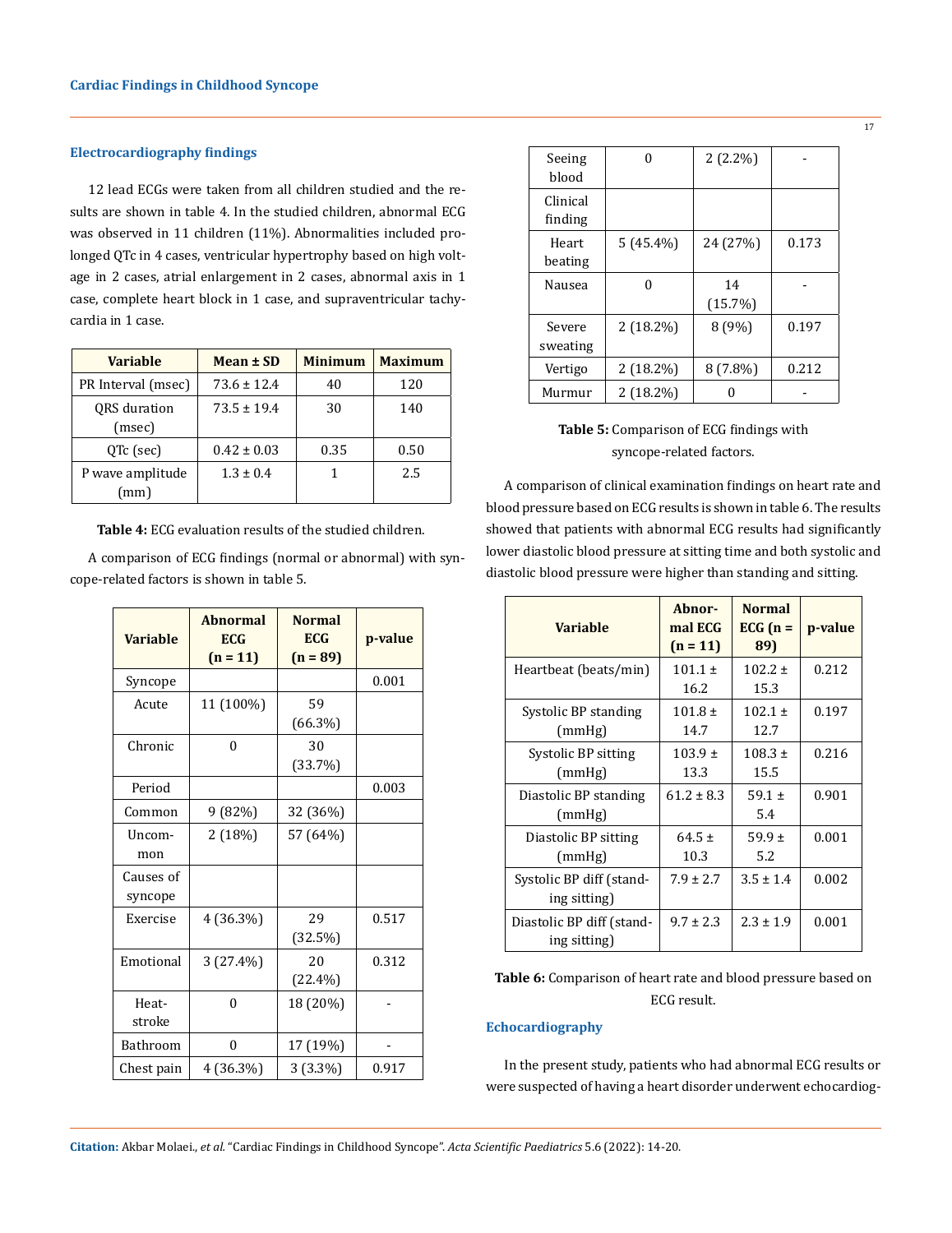raphy. A total of 24 patients underwent echocardiography, of which 4 cases (16.7%) had abnormal results. Abnormalities included one case of dilated cardiomyopathy, one case of HOCM, one case of mitral prolapse, and one case of mitral valve regurgitation. In two of these patients, the ECG result was normal, which included one case of mitral prolapse and one case of mitral valve regurgitation. It was observed that there was a significant relationship between abnormal ECG results and abnormal echocardiographic results (p  $= 0.001$ ).

#### **Discussion**

Syncope is a common occurrence in children and in some cases can cause concern in parents, teachers and companions. This phenomenon is one of the main reasons for frequent visits to pediatricians and emergency departments. Syncope occurs for many major reasons, including anatomical disorders of the nerves, heart, neurological, psychological, and metabolic problems [17]. Most studies agree that syncope is a common problem in the community and requires long-term health and maintenance services. The initial incidence of syncope is 2.6 per 1,000 people per year. If the incidence of syncope is considered constant over time, it is equivalent to 6% in 10 years, or 42% in the lifetime of a 70-year-old. In general, investigating the causes of syncope is one of the diagnostic and therapeutic goals of these patients, which in some cases remains unknown and is costly. On the other hand, in the majority of patients with syncope, heart problems are also mentioned in the additional evaluations in most cases. In the present study, abnormal ECG and cardiovascular causes leading to syncope were observed in 11% of patients. The findings of our study are consistent with the study of Driscoll. *et al.* Who reported a 10% prevalence of cardiac causes  $[18]$ . However, there are other studies that have reported lower rates of cardiac syncope, including 4.5% [19], 3.9% [20] and 2% [17]. On the other hand, in the study of Kilic., *et al.* This rate was reported to be 30.5% [21] and in the study of Wolff., *et al.* 28% [5]. Of course, one of the things that should be considered in the evaluation of cardiac causes leading to syncope in studies is the type of sampling and the center of the patient sampling location. The sampling hospital in the present study is a pediatric referral hospital in the center of the province, which seems to show a higher frequency compared to the emergency center in the incidence of cardiac causes leading to syncope. Another aspect is related to the definition of cardiac syncope. In the study by Ritter., *et al.* [19], patients with a diagnosis of minor valvular lesions, PDA, septal disorders, and decreased left ventricular outflow were not considered as cardiac syncope, and only patients with cardiomyopathies and electrical heart disorders were considered. In contrast to the above study, in the present study, patients were studied from all aspects and the causes were extracted. The importance of accurate history and proper clinical examination for the assessment of syncope in children has been expressed by many researchers [22,23]. However, in the present study, it was observed that the use of accurate history and clinical examination alone is not enough to determine cardiac syncope and more cases are needed, which is consistent with the results of the study by Ritter., *et al*. [19]. Also, children cannot properly describe what happened in terms of the type of syncope, the duration of anesthesia, and his condition. In addition, many cases of syncope have occurred in schools and therefore detailed information is not provided to the physician. In the present study, only in 2 patients with abnormal ECG, murmur was observed and unlike previous studies in the present study, no relationship was observed between the presence of murmur and cardiac syncope [17]. In our study, it was observed that patients with abnormal ECG results had lower diastolic blood pressure at sitting time and had a higher difference between standing systolic and diastolic blood pressure than standing sitting. One of the most common causes of syncope in children is neurocardiogenic syncope and these people also have an abnormal response to orthostatic stress, which confirms the above finding in the present study [17,24,25]. One of the evaluation tools for patients with syncope to diagnose cardiogenic syncope is the use of ECG, which is easy to use and inexpensive, and is also available almost everywhere. Based on previous studies, this tool has a high diagnostic and prognostic value in syncope evaluation  $[26]$ . In the present study, 11% of patients had abnormal ECG results, which was diagnostic in 2 patients who had abnormal echocardiographic findings. In fact, in the results obtained from ECG, the findings of patients' cardiac major are fully observed and it is suggested that in all patients and children with syncope, the first ECG evaluation be performed following the occurrence of syncope [27]. Cardiac arrhythmias are one of the main and dangerous causes of syncope  $\lceil 5 \rceil$ . In the present study, some cases of arrhythmia were observed in some patients, which based on previous studies, the accurate evaluation of this issue can be well determined using a 24-hour Holter ECG. In a study by Kilic., *et al.* It was reported that arrhythmias were responsible for 30.5% of syncope in children  $[21]$ . Summary of the findings of the present study shows that syncope in children in both sexes is almost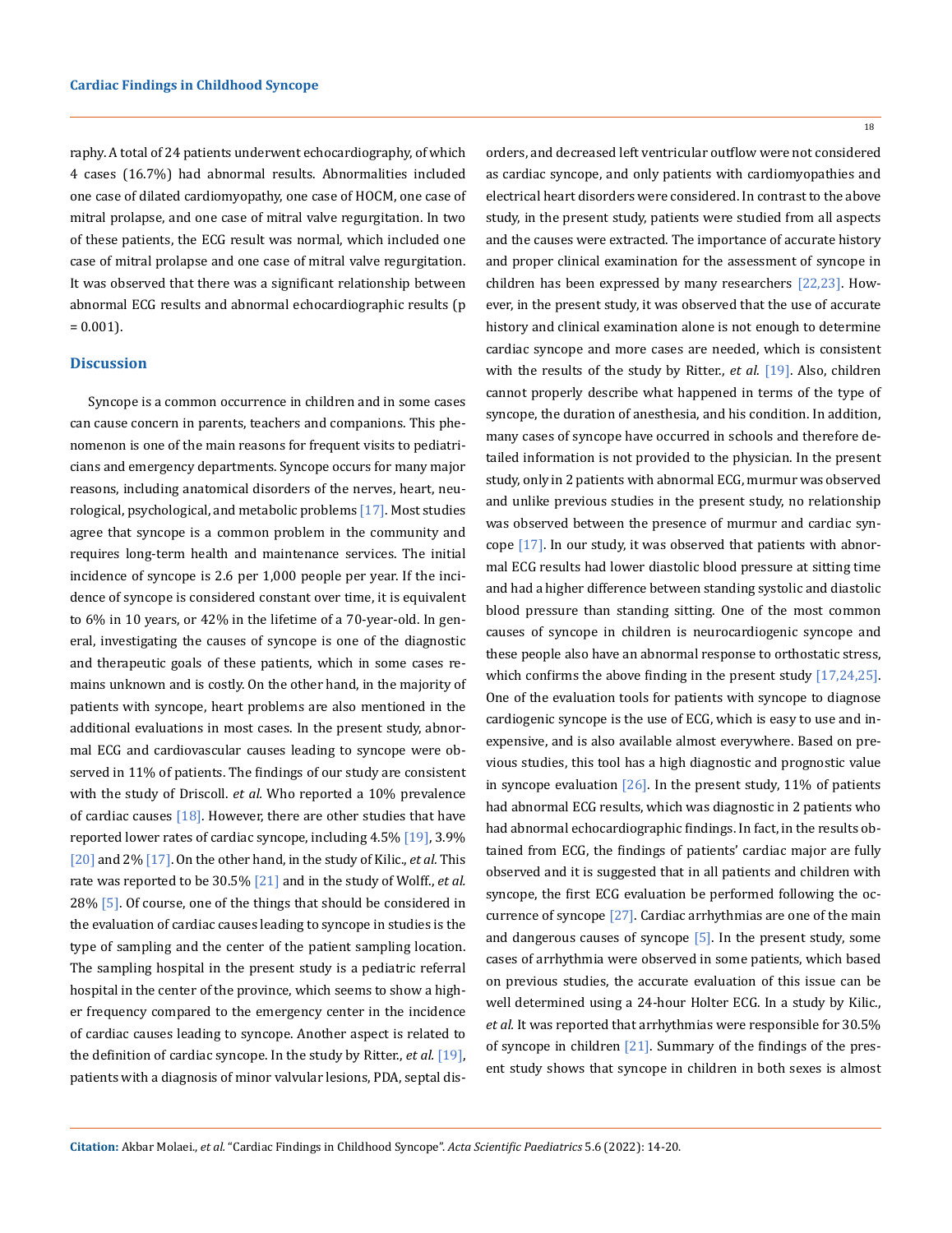the same and does not depend on age. In this population, the most common cause of syncope was exercise, and it was observed that hemodynamic regulation disorders are the main factor.

#### **Conclusion**

According to the results obtained in this study, it can be concluded that the use of an appropriate history and clinical examination along with ECG is of great value in the diagnosis of syncope with cardiovascular causes in children. It is also best to have echocardiography for all patients who are suspected and have an abnormal ECG. It was also observed in this study that the main defaults of cardiac syncope include early syncope with common periods, abnormal ECG, and higher sitting and standing blood pressure differences.

#### **Ethical Approve**

The present study with the code (IR.TBZMED.REC.1399.852) was approved by the ethics committee of Tabriz University of Medical Sciences. All patient information was strictly confidential. No additional costs were imposed on patients.

### **Bibliography**

- 1. Gupta A., *et al*[. "Screening Pediatric Patients in New-On](https://pubmed.ncbi.nlm.nih.gov/31709814/)[set Syncope \(SPINS\) Study".](https://pubmed.ncbi.nlm.nih.gov/31709814/) *Clinical Pediatrics* (2020): [0009922819885660.](https://pubmed.ncbi.nlm.nih.gov/31709814/)
- 2. Takatsuki S., *et al*[. "Clinical effects of syncope on disease se](https://pubmed.ncbi.nlm.nih.gov/30291385/)[verity and adverse outcomes in children with idiopathic and](https://pubmed.ncbi.nlm.nih.gov/30291385/) [heritable pulmonary arterial hypertension".](https://pubmed.ncbi.nlm.nih.gov/30291385/) *Pediatric Cardiology* [40.1 \(2019\): 209-214.](https://pubmed.ncbi.nlm.nih.gov/30291385/)
- 3. Fadnis M., *et al*[. "Syncope in children clinicoetiological corre](https://www.ijpediatrics.com/index.php/ijcp/article/view/2854)lation". *[International Journal of Contemporary Pediatrics](https://www.ijpediatrics.com/index.php/ijcp/article/view/2854)* 6.6 [\(2019\): 2622.](https://www.ijpediatrics.com/index.php/ijcp/article/view/2854)
- 4. Shen WK., *et al*[. "Ghidul privind diagnosticul şi managementul".](https://www.romanianjournalcardiology.ro/wp-content/uploads/2019/12/ghid.pdf) *[European Heart Journal](https://www.romanianjournalcardiology.ro/wp-content/uploads/2019/12/ghid.pdf)* 30 (2009): 2731-2671.
- 5. [Wolff GS. "Unexplained syncope: clinical management".](https://pubmed.ncbi.nlm.nih.gov/9272505/) *Pacing [and Clinical Electrophysiology](https://pubmed.ncbi.nlm.nih.gov/9272505/)* 20.8 (1997): 2043-2047.
- 6. Hueston WJ and Hebbar AK. "Cardiovascular Emergencies". *Family Medicine: Springer* (2003): 684-692.
- 7. Gourishankar A., *et al*[. "Demographic and clinical features of](https://pubmed.ncbi.nlm.nih.gov/31387844/) [pediatric patients with orthostatic intolerance and an abnor](https://pubmed.ncbi.nlm.nih.gov/31387844/)[mal head-up tilt table test; A retrospective descriptive study".](https://pubmed.ncbi.nlm.nih.gov/31387844/)  *[Pediatrics and Neonatology](https://pubmed.ncbi.nlm.nih.gov/31387844/)* 61.1 (2020): 68-74.
- 8. Bilici M., *et al*[. "Prolonged QT dispersion is associated with pe](https://pubmed.ncbi.nlm.nih.gov/31559726/)diatric syncope". *[The Turkish Journal of Pediatrics](https://pubmed.ncbi.nlm.nih.gov/31559726/)* 61.1 (2019): [85-91.](https://pubmed.ncbi.nlm.nih.gov/31559726/)
- 9. Serletis A., *et al*[. "Vasovagal syncope in medical students and](https://pubmed.ncbi.nlm.nih.gov/16837484/)  [their first-degree relatives".](https://pubmed.ncbi.nlm.nih.gov/16837484/) *European Heart Journal* 27.16 [\(2006\): 1965-1970.](https://pubmed.ncbi.nlm.nih.gov/16837484/)
- 10. Sadanand A., *et al*[. "Syncope in a 16-year-old Girl".](https://pubmed.ncbi.nlm.nih.gov/30600277/) *Pediatrics [In Review](https://pubmed.ncbi.nlm.nih.gov/30600277/)* (2019).
- 11. Brignole M., *et al*[. "A new management of syncope: prospective](https://pubmed.ncbi.nlm.nih.gov/16272210/)  [systematic guideline-based evaluation of patients referred](https://pubmed.ncbi.nlm.nih.gov/16272210/) [urgently to general hospitals".](https://pubmed.ncbi.nlm.nih.gov/16272210/) *European Heart Journal* 27.1 [\(2006\): 76-82.](https://pubmed.ncbi.nlm.nih.gov/16272210/)
- 12. Ohanisian L., *et al*[. "An Unusual Presentation of Arteriovenous](https://pubmed.ncbi.nlm.nih.gov/31114728/) [Malformation in a Pediatric Patient".](https://pubmed.ncbi.nlm.nih.gov/31114728/) *Cureus* 11.3 (2019).
- 13. [Tanel RE and Walsh EP. "Syncope in the pediatric patient".](https://pubmed.ncbi.nlm.nih.gov/9164716/) *Cardiology Clinics* [15.2 \(1997\): 277-294.](https://pubmed.ncbi.nlm.nih.gov/9164716/)
- 14. [Das BB and Chan K-C. "Syncope in a Child with Pulmonary](https://pubmed.ncbi.nlm.nih.gov/31657683/) [Hypertension and Positive Gene Tests for Hereditary Hemor](https://pubmed.ncbi.nlm.nih.gov/31657683/)[rhagic Telangiectasia and Long QT Syndrome".](https://pubmed.ncbi.nlm.nih.gov/31657683/) *Cardiovascular [and Hematological Agents in Medicinal Chemistry](https://pubmed.ncbi.nlm.nih.gov/31657683/)* (2019).
- 15. Brignole M., *et al*[. "A controlled trial of acute and long-term](https://pubmed.ncbi.nlm.nih.gov/1632399/) [medical therapy in tilt-induced neurolly mediated syncope".](https://pubmed.ncbi.nlm.nih.gov/1632399/) *[The American Journal of Cardiology](https://pubmed.ncbi.nlm.nih.gov/1632399/)* 70.3 (1992): 339-342.
- 16. Roncon L., *et al*[. "Impact of syncope and pre-syncope on short](https://pubmed.ncbi.nlm.nih.gov/29655808/)[term mortality in patients with acute pulmonary embolism".](https://pubmed.ncbi.nlm.nih.gov/29655808/) *[European Journal of Internal Medicine](https://pubmed.ncbi.nlm.nih.gov/29655808/)* 54 (2018): 27-33.
- 17. Massin MM., *et al*[. "Syncope in pediatric patients presenting](https://pubmed.ncbi.nlm.nih.gov/15289772/)  [to an emergency department".](https://pubmed.ncbi.nlm.nih.gov/15289772/) *The Journal of Pediatrics* 145.2 [\(2004\): 223-228.](https://pubmed.ncbi.nlm.nih.gov/15289772/)
- 18. Driscoll DJ., *et al*[. "Syncope in children and adolescents".](https://pubmed.ncbi.nlm.nih.gov/26678237/) *Jour[nal of the American College of Cardiology](https://pubmed.ncbi.nlm.nih.gov/26678237/)* 29.5 (1997): 1039- [1045.](https://pubmed.ncbi.nlm.nih.gov/26678237/)

19